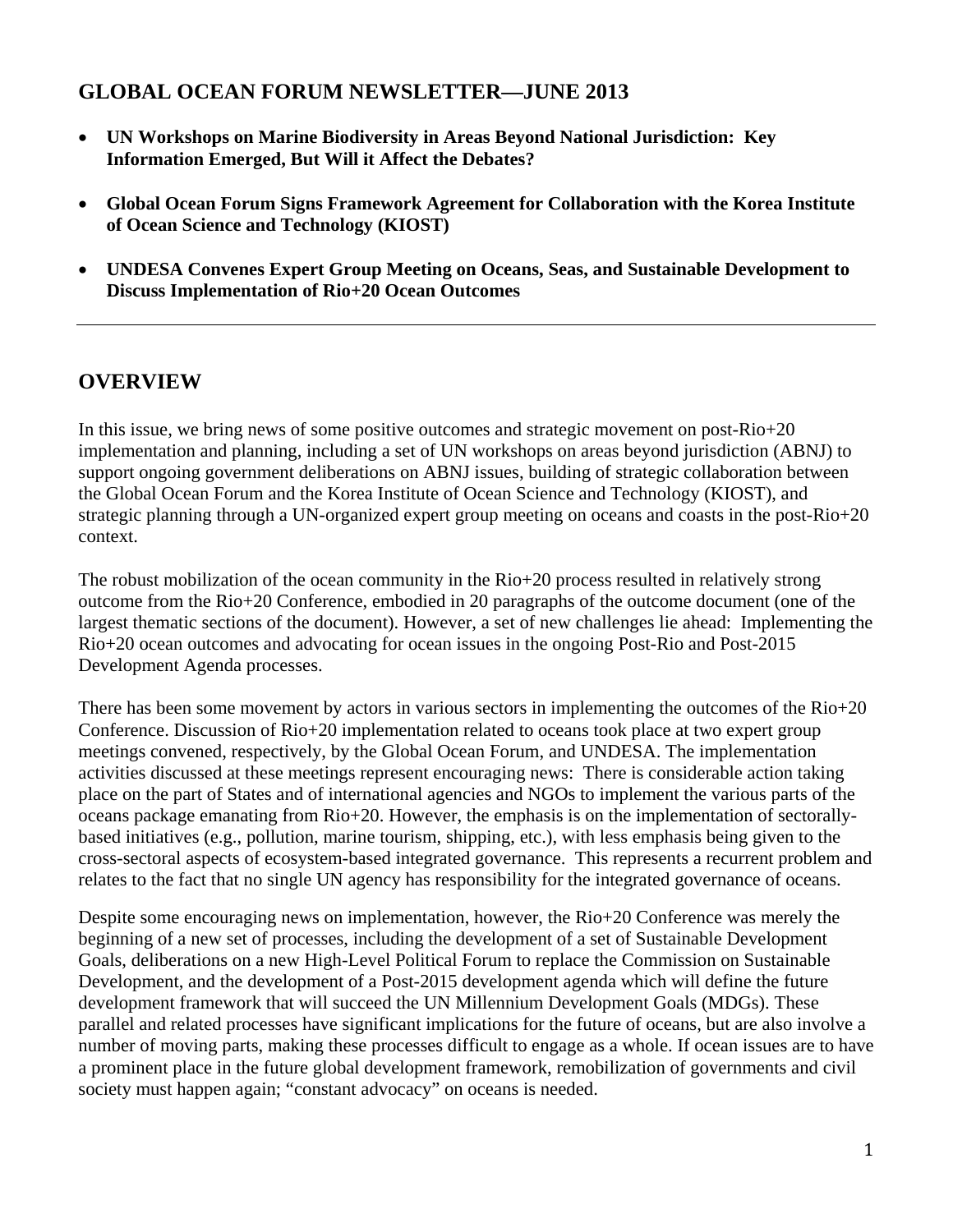The bottom line is that oceans are not faring very well in these processes. Ocean issues are frequently being relegated to the "environmental" pillar of sustainable development, with little emphasis on their critical role in supporting productive economies and social development and equity. This is problematic because oceans are essential to global food security and poverty eradication, two of the most prominent areas of interest in these processes. The ocean community must move forward with advancing the commitments put forth at Rio+20 but also maintain high-level political attention and multi-stakeholder mobilization in these ongoing processes, emphasizing the critical role played in all three pillars of sustainable development.

Biliana Cicin-Sain, President, Global Ocean Forum

## **UN Workshops on Marine Biodiversity in Areas Beyond National Jurisdiction: Key Information Emerged, But Will it Affect the Debates?**

### *Summary and Analysis by Joseph Appiott, Policy Researcher, Global Ocean Forum*

Marine biodiversity in areas beyond national jurisdiction has become a prominent topic of international discussion and debate in various fora, but most notably within the United Nations. In 2006, the UN General Assembly created the Ad Hoc Open-ended Informal Working Group to study issues relating to the conservation and sustainable use of marine biological diversity beyond areas of national jurisdiction (also called the "BBNJ Working Group") to advance intergovernmental policy discussions on means to improve governance and management of marine biodiversity in ABNJ.

However, after five meetings, many of the most contentious issues have not been resolved in the BBNJ Working Group. At its fourth (2011) and fifth (2012) meetings, many argued that many of the complex scientific, legal, and technical issues have not yet been sufficiently examined and that substantive workshops hosting expert presentations would support and inform the discussions and elucidate tangible policy options.

States agreed to hold two substantive workshops (one on marine genetic resources and another on conservation and management tools) at the United Nations in New York hosting panels of experts on key issues as well as question and answer sessions with State delegations.

#### *Workshop on Marine Genetic Resources*

The workshop addressing issues related to marine genetic resources (MGRs) was held on May 2-3 and addressed issues such as:

- --Types of MGRs and potential applications
- --Technical and economic aspects of MGR research
- --Environmental impacts related to research for MGRs
- --Access-related issues and approaches to benefit sharing
- --Intellectual property rights issues
- --Lessons learned from global and regional regimes on genetic resources

--International cooperation on MGR research, including capacity building and transfer of marine technology

Panelists opened the workshop by discussing the genetic basis for MGRs and what an MGR actually is. They laid out the process for exploration and development of MGRs, discussing various types of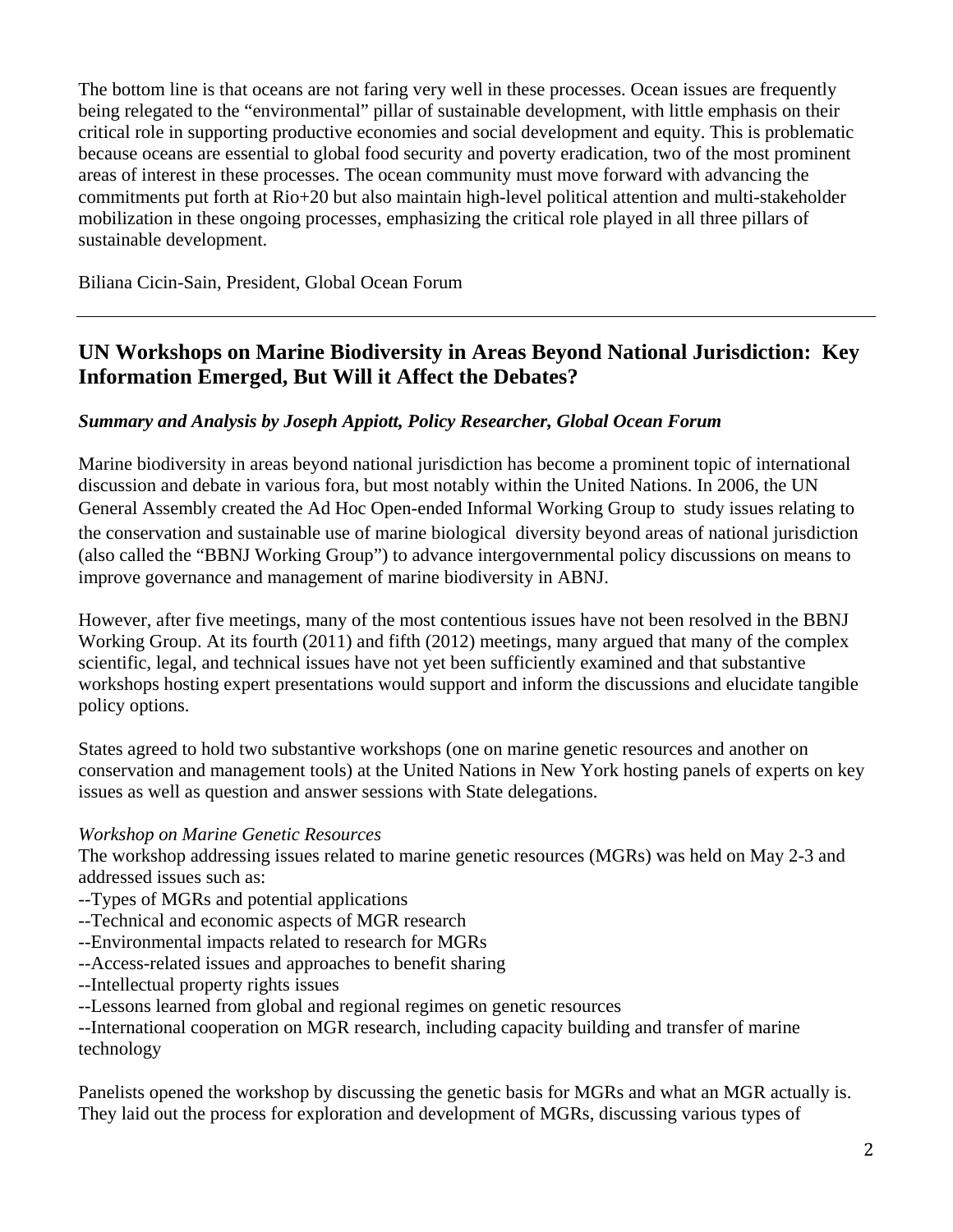commercial application for MGRs, including as pharmaceuticals, industrial catalysts, and cosmetics, as well as the growing industry of nutraceuticals (health supplements, collagen creams, etc,). Panelists highlighted that the development chain for MGRs involves a number of actors from discovery of the source material to the development of a commercial product, including government and private sector actors. Panelists described the difficulty of developing a product from MGRs, which can often take upwards of 20 years and enormous financial investments. In this respect, discussions focused on how to value MGRs and to what extent incremental value is added further along the development chain by subsequent laboratory research.

In addition to commercial value, experts also shed light on other values of MGRs, including the health benefits of EPA and DHA omega-3 fatty acids found in MGRs as well as the important role of MGRs in supporting ecosystem services. In light of their role in ABNJ ecosystems, experts also described the potential environmental impacts of harvesting MGRs, noting that the development of some MGRs requires continuous harvesting, which could carry impacts for ecosystems in ABNJ. Environmental impact is also a concern if the target organism is rare, has a restricted distribution, and/or is found in a pristine or sensitive environment.

A prominent topic of discussion regarding MGRs was intellectual property rights (IPRs) and how they can be applied to MGRs. Discussions among the experts and countries focused on the patentability of MGRs under the three general requirements of patents, in that they must (1) Be novel (or new), (2) Involve an inventive step, and (3) Demonstrate potential for commercial application. Panelists noted that, in some countries, the 'inventive step' requirement is loosely applied, thus allowing for the proliferation of patents that would have been obvious for an expert in a particular field. IPRs, such as patents, are used to guarantee that the developer of a product obtains the benefits from the utilization of the product, providing incentive for innovative (a key aspect of MGRs given the large investment required to develop MGRs). However, some panelists noted that patents can actually infringe innovation in some ways. Specifically, when things are patented, the information within becomes proprietary, which inhibits access to this material that might be further researched for useful application in other areas. Some panelists raised the question as to whether a potential ABS regime might have a "chilling effect" on ABNJ research and development. In the discussion, countries asked some the following interesting questions, among others:

--Where to set up "checkpoints" (where in the development process users would have to disclose origin)? --Are microorganisms in their natural state are patentable under the three requirements of the TRIPS agreement (novel, inventive step, commercial application)?

--Since different actors are involved in different steps of the MGR development process, who should bear the benefit-sharing responsibility?

While panelists weren't able to definitely address all of the questions, they noted that it is better to place checkpoints and any requirements for disclosure early in the development process, so that users and developers are aware of their responsibilities prior to significant investment. It was clear that there are few clear-cut general answers that apply to all types of genetic resources, and that these questions would need to be further explored in the specific context of a potential regime for MGRs in ABNJ.

Discussions also focused on issues related to access to MGRs and potential means of sharing benefits derived from the research and utilization of MGRs. One panelist noted the value of looking at experience at the national level in regulating access, and also highlighted how industry, contrary to some assumptions, often prefers the certainty of a regulatory regime for access, despite concerns regarding fee structures. Expert panelists also discussed various options for benefit-sharing derived from experience in different global and regional regimes, focusing on the Nagoya Protocol of the Convention on Biological Diversity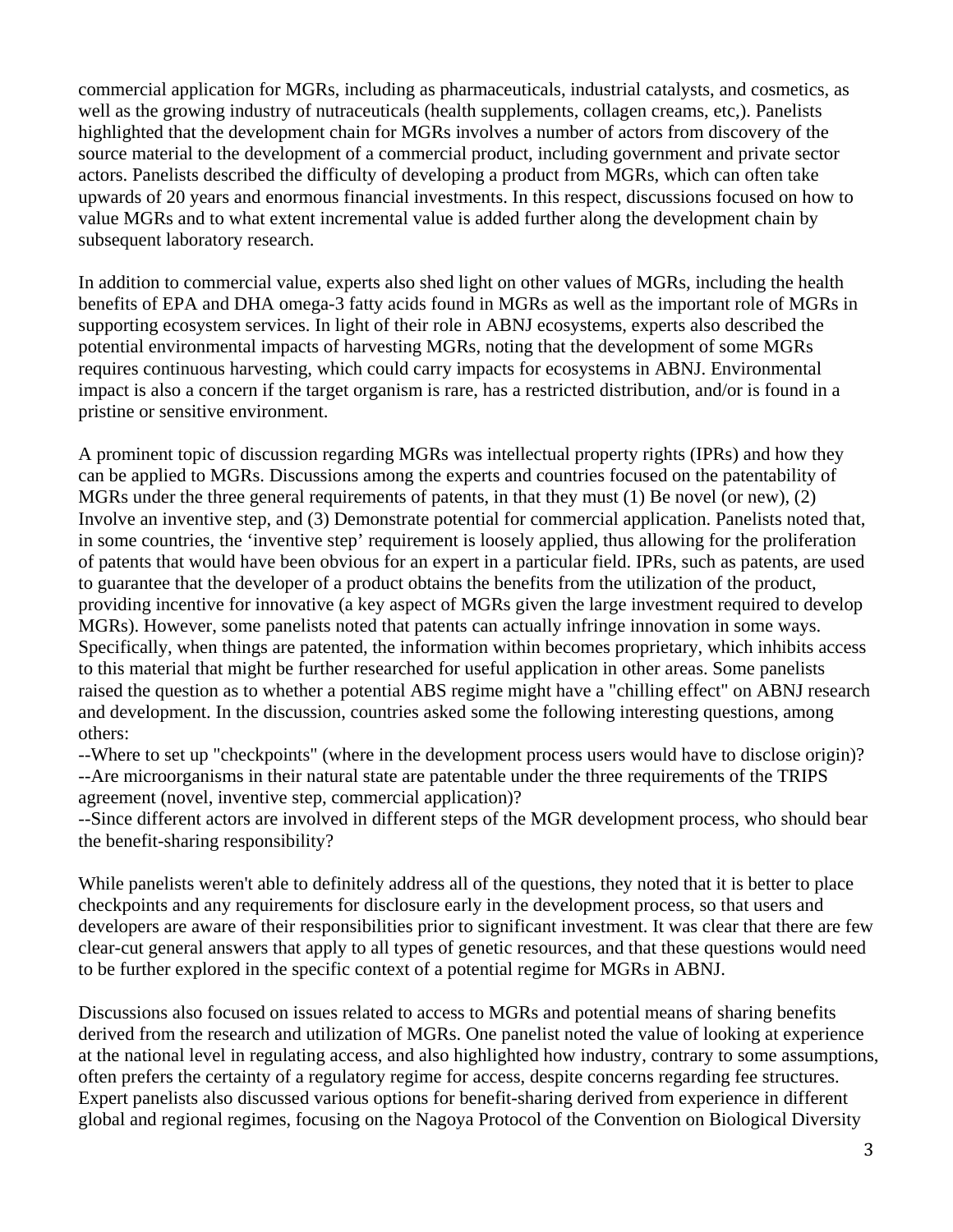and the FAO International Treaty on Plant Genetic Resources. They reviewed the applicability of the provisions of existing regimes to MGRs in ABNJ and also discussed various types of monetary and nonmonetary benefit sharing. Some panelists noted that, while monetary benefits are a frequent topic of discussion, non-monetary benefit sharing, including information sharing and capacity development for research, can prove beneficial in the case of MGRs as monetary benefits often take a long time to be realized from commercial development. One panelist highlighted that the most meaningful aspects of benefit sharing could come through building the capacity of developing nations to conduct research and using monetary benefits for a conservation fund for ABNJ.

#### *Workshop on Conservation and Management Tools, including Area-Based Management and Environmental Impact Assessments*

On May 6-7, the workshops process moved on to the topic of conservation and management tools, with a focus on area-based management and environmental impact assessments.

Expert panels addressed issues such as:

- --Knowledge of ecosystem processes in ABNJ
- --New and emerging uses in ABNJ
- --Experience and possible approaches to area-based management and impact assessment in ABNJ
- --Capacity development needs with respect to conservation and management of ABNJ

The panels first addressed the state of knowledge of ecosystems in ABNJ, characterizing our present understanding of ecosystem dynamics and vulnerabilities. One panelist highlighted knowledge of food web energy transfer and its role in top-down control of ecosystem function as an important knowledge gap. As ecosystems and habitats can often be highly fragile, an understanding of ecosystem processes and relative vulnerability is an important part of developing and implementing viable and effective management measures.

Discussions also touched on the CBD-driven process on identifying ecologically and biologically significant area (EBSAs), addressing some of the challenges associated with our attempts to better understand impacts on marine biodiversity, such as data gaps, capacity disparity among different regions/countries, and the need to strengthen regional and sub - regional scientific collaboration. Further, panelists highlighted how the EBSA process has supported the identification of capacity gaps and facilitated collaboration and capacity building.

Panelists also addressed major activities and threats to marine biodiversity in ABNJ, including from high seas fishing as well as from new and emerging activities. Bottom - trawling, purse - seining and long lining were identified as the three most important fishing activities on the high seas and some highlighted the poor performance of many RFMOs in regulating impacts to fisheries in ABNJ. Despite their failings, some experts and delegations noted that RFMOs have made improvements in recent years and that providing accurate quantitative estimates regarding the impacts of high seas is difficult due to limited statistical and scientific information available for most high seas fisheries.

On new and emerging uses in ABNJ, panelists addressed prospects for, and potential impacts of, activities such as geoengineering and ocean fertilization. These activities, many of which are geared towards climate change mitigation, can have significant impacts on the chemical and biological processes of the oceans. Some noted that there are lessons to be learned from policy development in other areas, such as mining and fishing, which can inform the implementation of the precautionary approach in the potential development of new and emerging uses. Many highlighted the need for assessments of new and emerging uses, as well as existing uses, to take account of cumulative as well as cross-sectoral impacts.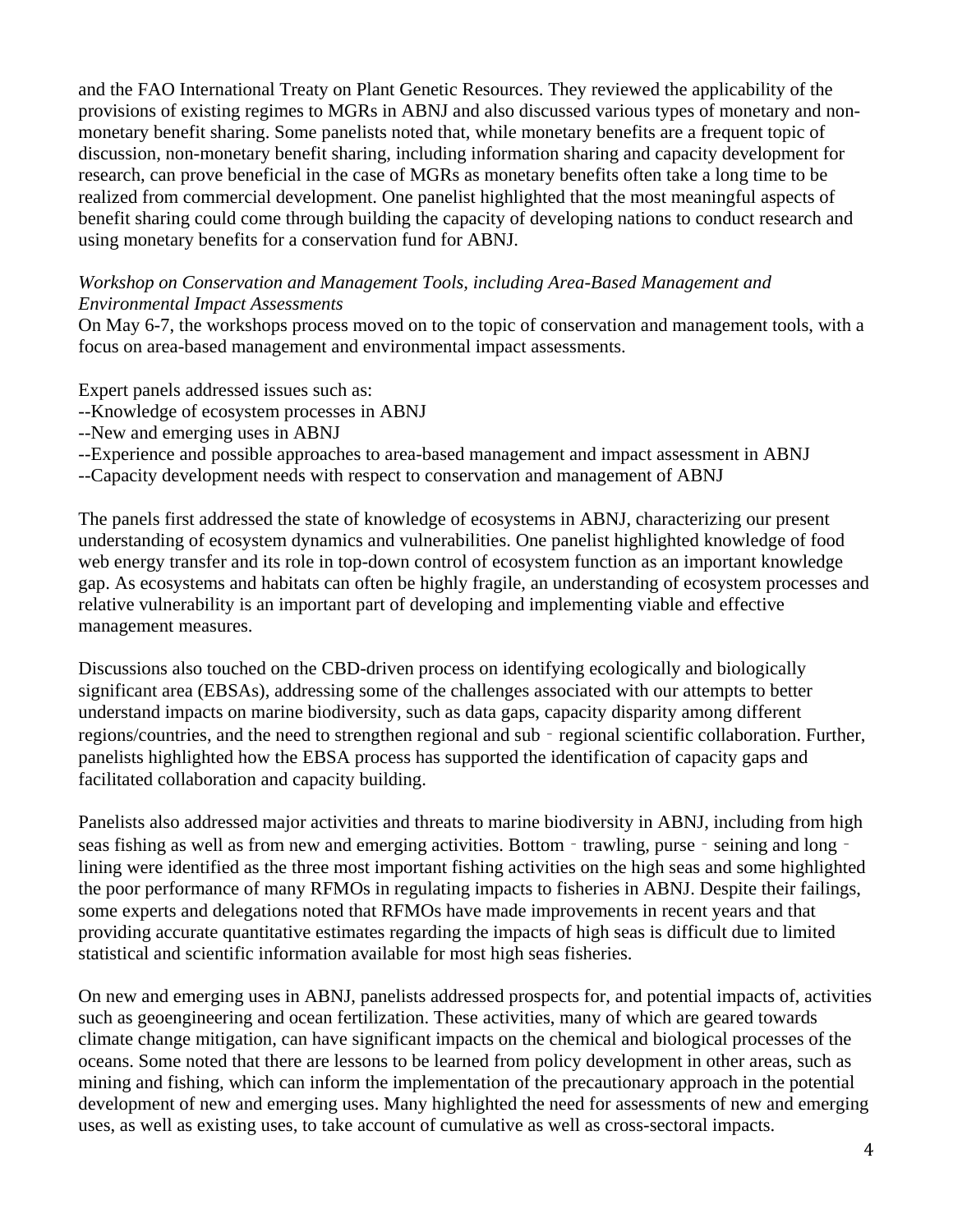A prominent topic of discussion was the use of area-based management tools, and especially marine protected areas, in ABNJ. Panelists addressed different types of area-based management tools, including those addressing specific sectors as well as cross-sectoral approaches. Panelists discussed experience in implementing area-based management through sectoral approaches in ABNJ, mainly through the use FAO vulnerable marine ecosystems (VMEs), fishery closures by RFMOs, and particularly sensitive sea area (PSSAs) by the IMO (although the latter have not been used). A relatively recent development in designating a network of MPAs in ABNJ in the North East Atlantic through the OSPAR Commission was also highlighted as an initiative that can be instructive to other regions and the global level. However, some States raised objection to the notion that this approach should be considered a model that other regions should follow. Discussions also touched on the major challenges faced with implementing marine protected areas at the global and regional levels. Global-level challenges include the difficulty in gaining political support from all States, the current of lack of cross-sectoral tools, and the absence of a comprehensive legal framework for implementing MPAs in ABNJ. Regional-level challenges include absence of RFMOs and Regional Seas Conventions in all regions, third-party State issues, lack of clarity regarding the appropriate authority for designating and managing MPAs, and potential difficulties related to inconsistent approaches among regions. Some countries noted, however, that, as regions are often different in many ways, regional approaches should be tailored to the unique context of the region.

Discussions also focused on environmental impact assessments (EIAs) in ABNJ, a tool commonly emphasized for its potential in ABNJ. As with other management tools, translating experience and lessons in implementing EIAs from areas within national jurisdiction to ABNJ is very difficult. This is due to a number of factors, including difficulty in identifying who the stakeholders are, lack of knowledge regarding potential impacts and vulnerabilities, and deciding who has the right to call for and approve the EIA. As well, carrying out EIAs in ABNJ is much more expensive than in areas closer to shore, adding to the already high costs of conducting activities in ABNJ. Some noted that experience in implementing EIAs in ABNJ is being developed in response to UNGA Resolutions addressing bottom-fishing, but that documenting the extent to which EIAs are performed in general has proven difficult. Some States noted that, compared to areas closer to shore, any given site in ABNJ is likely to experience much less pressure from human activities. One panelist noted that it is very difficult to identify the incremental impact of new activities versus existing impacts in ABNJ due to lack of data.

The social aspects of conservation and management have not been a major focus of discussion with respect to ABNJ, but were addressed in the workshop. Speakers discussed the need to consider social systems, in addition to ecological systems, in ABNJ management, as they are inextricably linked. As the social benefits derived from the use of ABNJ resources are somewhat similar to those in nearshore areas (food, minerals, pharmaceuticals, etc.) social factors should factor into ABNJ policies. However, some highlighted the difficulty in identifying ABNJ stakeholders and the need for social network analysis, which shows the benefit flows between stakeholders.

The workshop was concluded with a discussion on cooperation among governments and users and as a means to build the capacity of developing nations in ABNJ. Panelists highlighted the benefits of cooperation, including mitigating user conflicts and cumulative impacts, maximizing use of expertise, preventing duplication of efforts, and safeguarding areas currently free from direct human impacts. Coordination among competent authorities could also help to overcome narrow mandates of certain sectoral bodies. Panelists and governments highlighted the need for capacity building and technology transfer between developed and developing countries to facilitate enhanced conservation and sustainable use of biodiversity in ABNJ, including through partnership and mentoring arrangements between regional organizations with more advanced resources and capacity, or through a global scholarship program to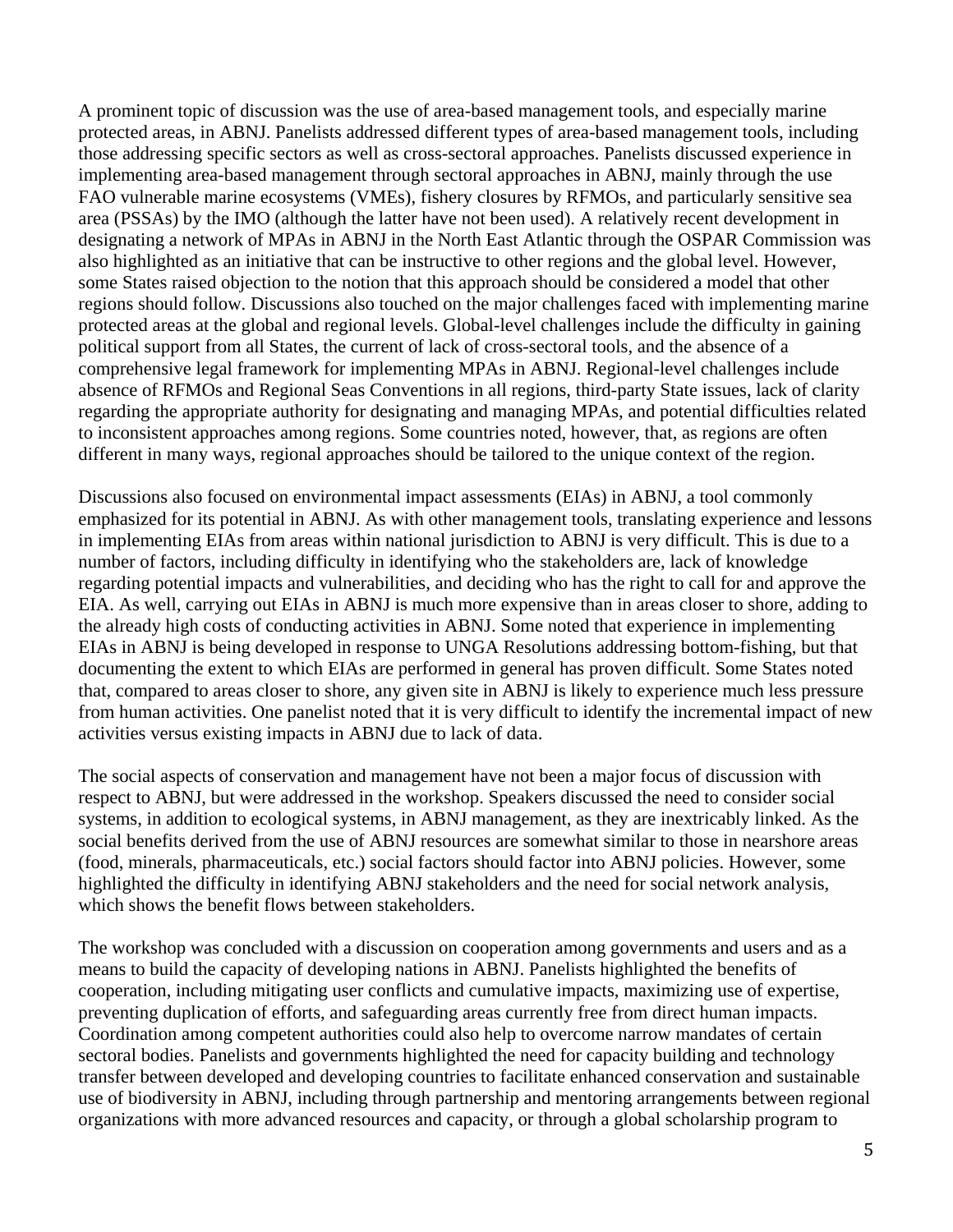foster science, policy and governance research into biodiversity conservation and sustainable use of biodiversity in ABNJ. The value of coordination in data management was also discussed as a means to support informed decision-making and identify data gaps. One panelist noted that current efforts in data coordination, including through the Ocean Biogeographic Information System (OBIS), have demonstrated that data availability for the oceans are unevenly distributed with significant gaps in ABNJ and the southern hemisphere.

#### **A Positive Step for the BBNJ Working Group and ABNJ Management in General**

Going into the Workshops, there was a great amount of uncertainty regarding their potential usefulness and any impact they would have on the discussions of the BBNJ Working Group, as well as the degree to which States would actively participate. In this respect, many in the room were pleasantly surprised by the usefulness of the presentations and discussions, as well as the active involvement of delegations. The discussions generally took a different tone that those of the BBNJ Working Group, with States seeking policy-oriented substantive information rather than reiterating well-known positions on contentious issues. However, it became evident during these workshops that there are complexities and uncertainties far deeper than many had anticipated.

Whether these discussions will have a positive effect on the BBNJ Working Group remains to be seen. It appears that many States focused on the utility of these workshops not only as a means to gain a greater understanding of the issues at hand, but also to acquire information to support their positions on key issues. Hopefully, this translates into more substantive and action-oriented discussion in the BBNJ Working Group.

Outside of the BBNJ Working Group, these workshops also proved useful in exposing the broad range and multifaceted nature of ABNJ issues to many stakeholders and serve to elucidate areas in need of greater research and collaboration. Whether or not tangible impacts are seen within the BBNJ Working Group, the workshops will surely spur new and interesting research initiatives and collaboration with ABNJ stakeholders in general.

# **Global Ocean Forum Signs Framework Agreement for Collaboration with the Korea Institute of Ocean Science and Technology (KIOST)**

On May 9, 2013, representatives from the Korea Institute of Ocean Science and Technology (KIOST) visited the University of Delaware (UD) campus to sign a Framework Agreement for Collaboration with the Global Ocean Forum.

Dr. Jung-Keuk Kang, President of KIOST, Dr. Dosoo Jang, Senior Director of the International Cooperation Department of KIOST, and ten other colleagues from the various departments within KIOST met with Dr. Biliana Cicin-Sain, President of the GOF, and the GOF Secretariat to formally sign a Framework Agreement, laying out a roadmap for collaboration between the GOF and KIOST in the coming years.

The Korea Institute of Ocean Science and Technology (KIOST) has emerged as a key global player in ocean science, technology, and policy, including in oceanographic exploration and research, research in polar regions, innovative approaches to the development of marine resources, and international cooperation in oceanographic research. In 2012, KIOST played a key role in a number of major ocean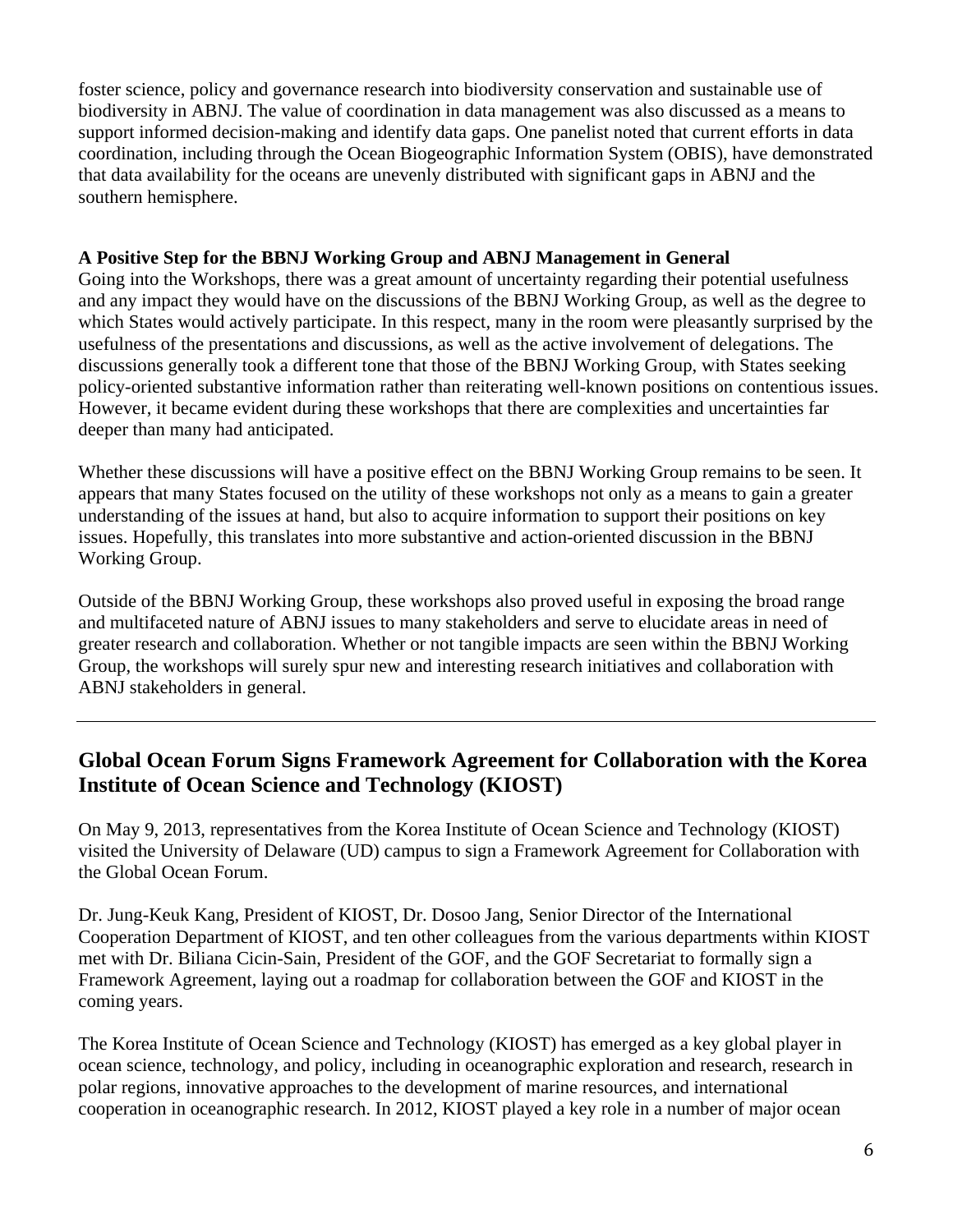events, co-organizing the 2012 Yeosu International Exposition (which was focused on the theme of "The Living Ocean and Coast"), leading the development of the Yeosu Ocean Declaration, co-organizing the East Asian Seas Congress, and supporting the Oceans Day at Rio+20.

The Global Ocean Forum (GOF) has a long history of collaboration with KIOST; in particular, collaborating in the Rio+20 Conference and the 2012 Yeosu Exposition that brought together more than 8 million visitors. The GOF worked closely with the Yeosu Exposition's Organizing Committee and KIOST on the Yeosu Declaration on The Living Ocean and Coast, and in the organization of the Yeosu Declaration Roundtable and the Yeosu Declaration Forum, outlining a vision and tangible initiatives and recommendations to catalyze international action in pursuit of the new vision of "green growth from the sea," which looks to the ocean as an engine of sustainable economic growth and innovative and sustainable approaches to address the challenges and opportunities of the ocean. In the past, GOF and KIOST have also worked together in co-organizing the Oceans Days at the UNFCCC climate negotiations in 2009 and 2011, the Global Ocean Conferences in 2008 and 2010, and a multi-stakeholder workshop in 2008 on strategic planning for marine areas beyond national jurisdiction.

Through this enhanced collaboration, GOF and KIOST have agreed to work together on a number of fronts in the next several years:

--Supporting the implementation of the outcomes of the Rio+20 Conference and the Yeosu Declaration at various levels through multi-stakeholder dialogues and cross-sectoral processes;

--Promoting the implementation of integrated and ecosystem-based ocean and coastal management in marine areas beyond national jurisdiction, including through collaboration in the development of an ABNJ Regional Leaders Fellowship Program and ABNJ Communities of Practice;

--Promoting capacity development in integrated and ecosystem-based ocean and coastal management through the Rio+20 Voluntary Commitment on *Building Oceans Readiness: Capacity Development for Integrated Ocean Governance* 

--Identification and policy analysis of new opportunities for implementing green growth from the sea, as described in the Yeosu Declaration, focused on innovative approaches for using ocean resources in a sustainable, equitable, and environmentally-friendly manner

The University of Delaware's College of Earth, Ocean, and Environment (CEOE) also hosted a special roundtable meeting between the KIOST delegation and CEOE researchers to discuss potential areas of cooperation between KIOST and CEOE. Dr. Nancy Targett, Dean of CEOE, Dr. Mohsen Badiey, Deputy Dean of CEOE, Dr. Bilana Cicin-Sain, Director of the Gerard J. Mangone Center for Marine Policy, and other UD researchers and faculty outlined the groundbreaking research conducted at CEOE and potential areas of cooperation between the two institutions, including in the areas of: climate change research, ocean observations and operational oceanography, deep-sea research, remote sensing, coastal engineering (offshore wind farms and renewable energy development), and coastal erosion.

## **UNDESA Convenes Expert Group Meeting on Oceans, Seas, and Sustainable Development to Discuss Implementation of Rio+20 Ocean Outcomes**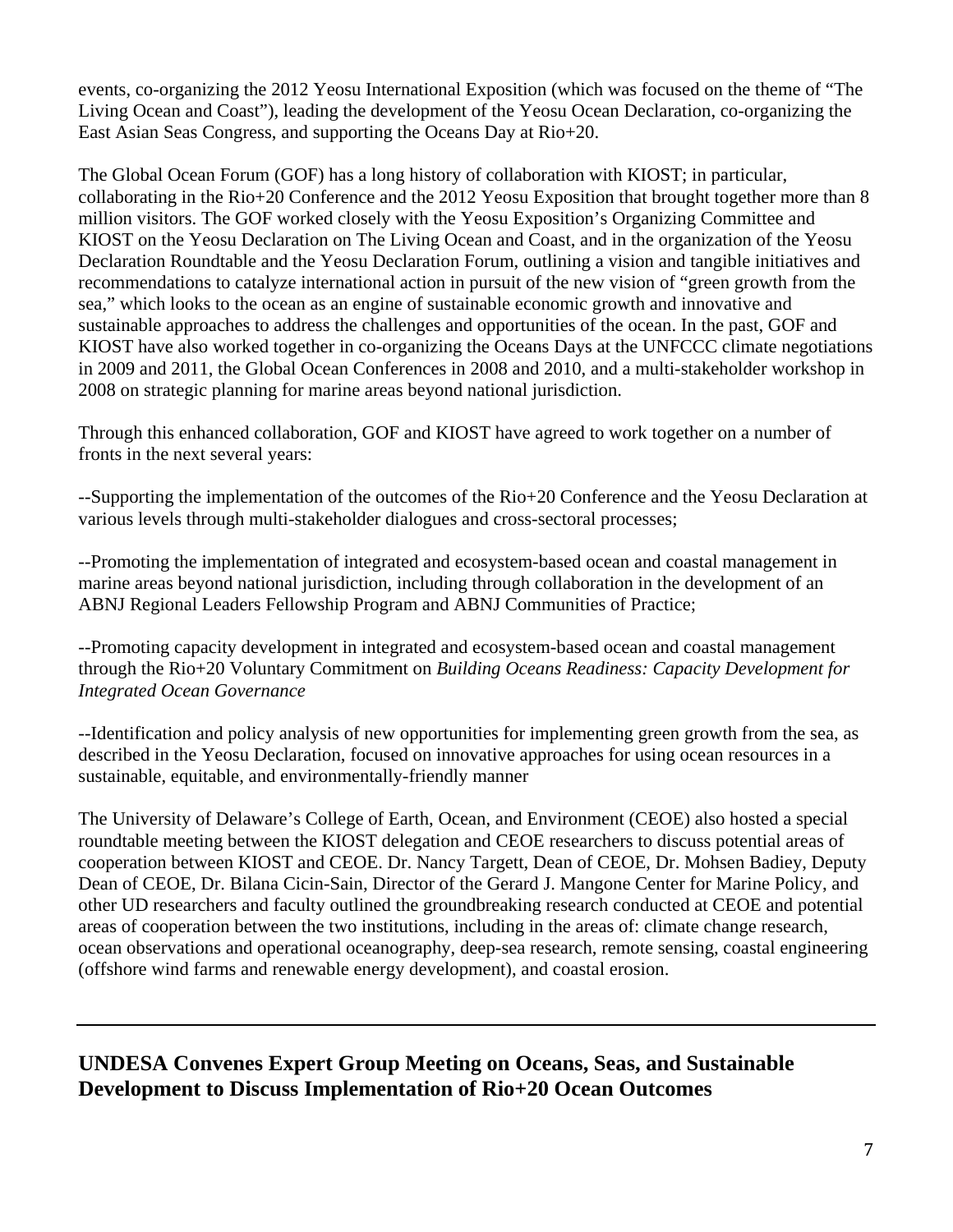On April 18-19, 2013, at the United Nations headquarters in New York, the UN Department of Economic and Social Affairs organized the Expert Group Meeting on Oceans, Seas and Sustainable Development of ocean leaders from governments, international organizations, and civil society to discuss opportunities and challenges in implementing the Rio+20 ocean outcomes. Specifically, the Expert Group meeting aimed to:

· Elaborate on the importance of oceans and seas for sustainable development;

· Present and discuss main oceans-related issues and challenges;

· Identify possible new measures and/or highlight existing proven measures with regard to the implementation of Rio+20 decisions and other oceans-related topics;

· Present "best practices" supporting the conservation and sustainable use of oceans, seas and their resources;

· Elaborate on how to enhance multi-stakeholder and international cooperation.

The meeting came at a key time in the deliberations of the Open Working Group on Sustainable Development Goals. As well, the Expert Group meeting aimed to provide background information to the upcoming 14th meeting of the UN Informal Consultative Process on Oceans and the Law of the Sea (ICP), which will be held June 17-20, 2013, in New York, and the  $3<sup>rd</sup>$  International Conference on SIDS, which will be held in 2014 in Samoa.

The meeting hosted speeches and presentations from a number of key ocean leaders, including:

--Ambassador Isabelle Picco, Permanent Representative of Monaco to the UN

--Ambassador Ronald Jumeau, Ambassador for SIDS and Climate Change, Seychelles

--Nikil Seth, Director, Division for Sustainable Development, UNDESA

-- Elizabeth Thompson, Former Minister for Energy And Environment of Barbados, and Executive

Coordinator for the Rio+20 Conference, Executive Office of the United Nations Secretary-General

--Biliana Cicin-Sain, Director, Gerard J. Mangone Center, University of Delaware, and President, Global Ocean Forum

--Wendy Watson-Wright, Executive Secretary, Intergovernmental Oceanographic Commission (IOC) --Andrew Hudson, UN-Oceans Coordinator and Head, Water and Ocean Governance Programme, Bureau for Development Policy, UNDP

--Jacqueline Alder, UN-Oceans Deputy Coordinator and Head, Marine and Coastal Ecosystems Branch, Division of Environment Policy Implementation, UNEP

--Edward Kleverlaan, Head, Office for the London Convention/Protocol and Ocean Affairs, International Maritime Organization (IMO)

--Christophe Lefebvre, Director, International Affairs, French Marine Protected Areas Agency and IUCN Ocean Councilor

--Peter J. Kristensen, Team Leader for Oceans, Biodiversity and Pollution, Environment Department, World Bank

-- Aqqaluk Lynge, Chair, Inuit Circumpolar Council (ICC)

--Julie Ritz, Sustainable Development Officer, SIDS, Oceans and Climate Branch, Division for Sustainable Development, UNDESA

--Jake Rice, Chief Scientist, Fisheries and Oceans Canada (DFO) and Contributing Co-Author IPCC Fifth Assessment Report

Presentations focused on key issues facing the oceans, including climate change, pollution, overfishing, coral reef degradation, marine tourism, SIDS issues, scientific research and ocean monitoring, as well as the contribution of oceans to job production and poverty eradication. The need for improved ocean governance across sectors and uses, and greater efforts to build the capacity of developing nations were also key topics of discussion. New ocean-related initiatives were also highlighted, including the Global